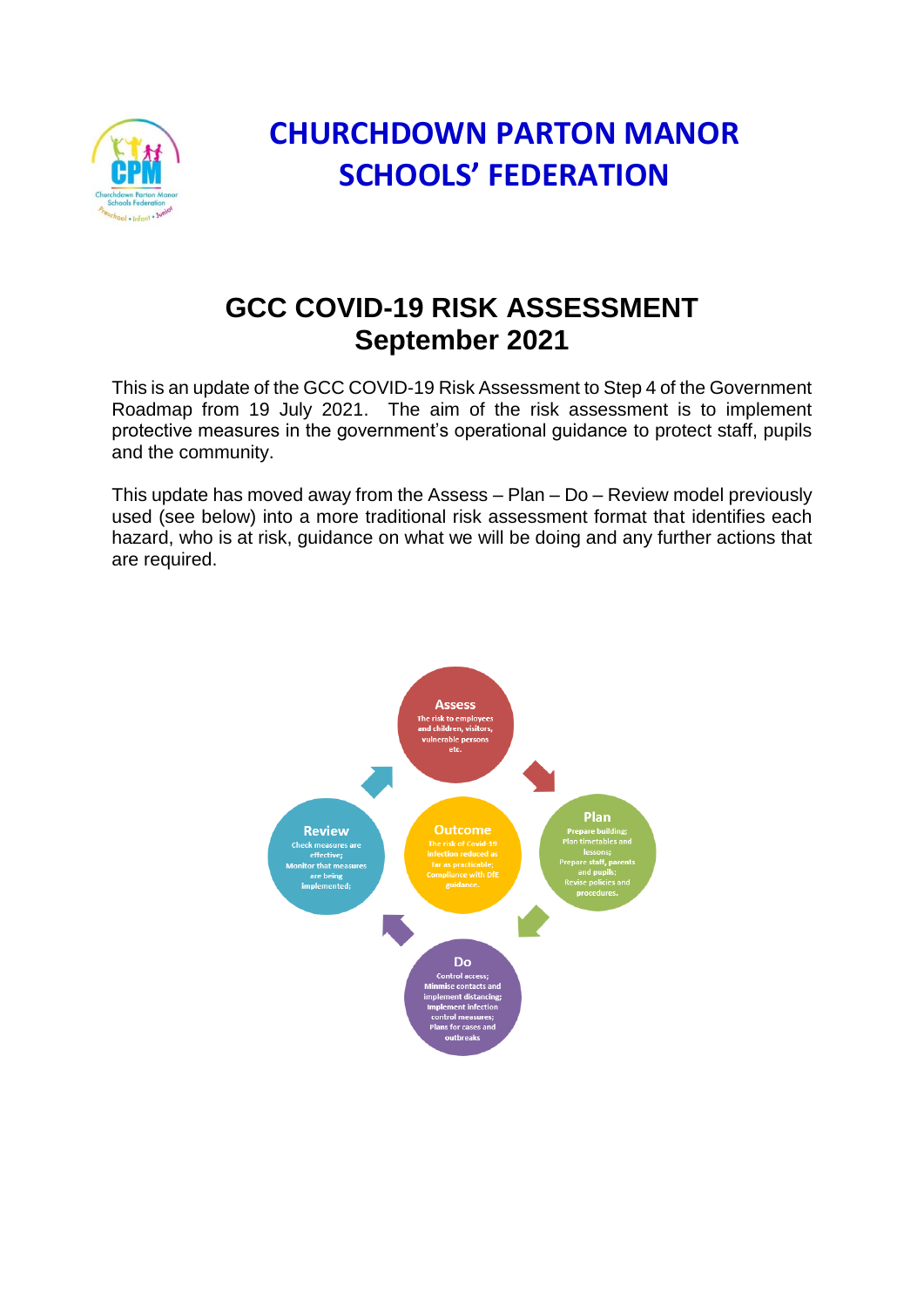## **COVID-19 Risk Assessment**

| Risk Assessment for <i>insert name of school*</i>                  |                                                                                                      |                                                                                                                                                                                                                                                                                                                                                                                                                                                                                                                                                                                                                                                                                                                                                                                                                                                                                                                                                                                                                                                                                                                                                                                                                                                                                                                                                                             |                                                |                                                                                                                                                                                                                                                   |                              |                              |             |
|--------------------------------------------------------------------|------------------------------------------------------------------------------------------------------|-----------------------------------------------------------------------------------------------------------------------------------------------------------------------------------------------------------------------------------------------------------------------------------------------------------------------------------------------------------------------------------------------------------------------------------------------------------------------------------------------------------------------------------------------------------------------------------------------------------------------------------------------------------------------------------------------------------------------------------------------------------------------------------------------------------------------------------------------------------------------------------------------------------------------------------------------------------------------------------------------------------------------------------------------------------------------------------------------------------------------------------------------------------------------------------------------------------------------------------------------------------------------------------------------------------------------------------------------------------------------------|------------------------------------------------|---------------------------------------------------------------------------------------------------------------------------------------------------------------------------------------------------------------------------------------------------|------------------------------|------------------------------|-------------|
| <b>Hazards</b>                                                     | Who is at risk?                                                                                      | What are you already doing?                                                                                                                                                                                                                                                                                                                                                                                                                                                                                                                                                                                                                                                                                                                                                                                                                                                                                                                                                                                                                                                                                                                                                                                                                                                                                                                                                 | ls.<br>enough<br>to<br>manage<br>the<br>risks? | <b>What further</b><br>action is<br>necessary?                                                                                                                                                                                                    | <b>Action</b><br>by<br>whom? | <b>Action</b><br>by<br>when? | <b>Done</b> |
| <b>Person</b><br>showing<br>symptoms or<br>positive test<br>result | <b>Employees</b><br>Pupils<br>Families<br>Contractors<br><b>Visitors</b><br>Members of<br>the public | Refer to GCC COVID Response Checklist and public<br>$\bullet$<br>health advice on testing, self-isolation and managing<br>confirmed cases of COVID-19.<br>Regular communications that persons are not to come<br>into school if they have symptoms, have had a positive<br>test result or other reasons requiring them to stay at<br>home due to the risk of them passing on COVID-19 (e.g.<br>they are required to quarantine).<br>If anyone in school develops COVID-19 symptoms they<br>will be sent home.<br>An unwell child awaiting collection will be isolated in a<br>$\bullet$<br>suitable room with or without adult supervision<br>(depending on age and needs of the child).<br>Staff caring for a child awaiting collection to keep a<br>$\bullet$<br>distance of 2 metres.<br>PPE to be worn by staff caring for the child, including:<br>$\bullet$<br>a face mask worn if a distance of 2 metres<br>$\Omega$<br>cannot be maintained.<br>if contact is necessary, then gloves, an apron<br>$\circ$<br>and a face mask should be worn<br>eye protection where there is a risk of fluids<br>entering the eye, for example, from coughing,<br>spitting or vomiting.<br>Staff to wash their hands after caring for a child with<br>$\bullet$<br>symptoms.<br>All areas where a person with symptoms has been to be<br>$\bullet$<br>cleaned after they have left. |                                                | Increase the use<br>of home testing<br>by staff<br>(primaries)<br>Consider<br>reintroducing face<br>coverings and<br>bubbles<br>temporarily<br>Attendance<br>restriction will<br>only be<br>recommended by<br>the government<br>as a last resort. |                              |                              |             |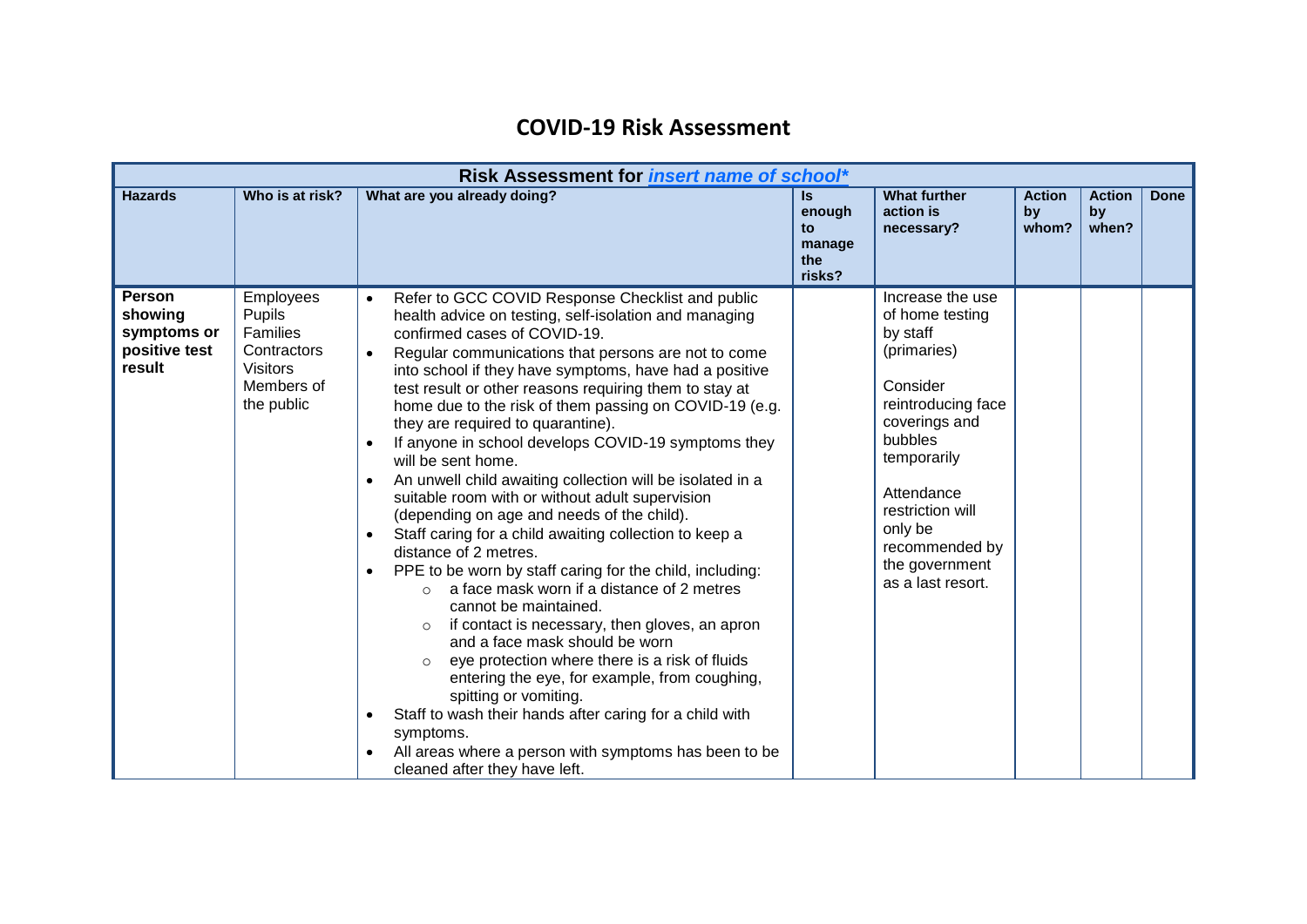|                                                                                                       |                                                                                                      | If there is more than two positive tests, the school's<br>outbreak management plan will be initiated.<br>School has sufficient supplies of PPE, face coverings,<br>$\bullet$<br>cleaning materials and hand washing/sanitising liquids.<br>Update staff, pupils, stakeholders and visitors on<br>$\bullet$<br>changes in practice - Step 4 measures.<br>If a parent/carer insists on a pupil attending school with<br>$\bullet$<br>symptoms, Headteacher may refuse the pupil if, in their<br>reasonable judgement, it is necessary to protect other<br>pupils and staff from possible infection with COVID-19.                                                                                                                                                                                                                                                                                                                                                                                                   |                                                                                                                                                   |  |  |
|-------------------------------------------------------------------------------------------------------|------------------------------------------------------------------------------------------------------|-------------------------------------------------------------------------------------------------------------------------------------------------------------------------------------------------------------------------------------------------------------------------------------------------------------------------------------------------------------------------------------------------------------------------------------------------------------------------------------------------------------------------------------------------------------------------------------------------------------------------------------------------------------------------------------------------------------------------------------------------------------------------------------------------------------------------------------------------------------------------------------------------------------------------------------------------------------------------------------------------------------------|---------------------------------------------------------------------------------------------------------------------------------------------------|--|--|
| Poor<br><b>Personal</b><br><b>Hygiene</b>                                                             | Employees<br>Pupils<br><b>Families</b><br>Contractors<br><b>Visitors</b><br>Members of<br>the public | COVID-19 posters/ signage displayed.<br>Frequent and thorough hand cleaning is regular practice.<br>Pupils and staff to clean their hands when they arrive at<br>school, when they return from breaks, when they change<br>rooms and before and after eating.<br>Sufficient handwashing facilities are available.<br>$\bullet$<br>Where there is no sink, hand sanitiser provided in<br>$\bullet$<br>classrooms.<br>Skin friendly skin cleaning wipes used as an alternative<br>$\bullet$<br>to hand washing or sanitiser.<br>Staff help is available for pupils who have trouble<br>cleaning their hands independently (e.g. small children<br>and pupils with complex needs)<br>Adults and pupils are encouraged not to touch their<br>$\bullet$<br>mouth, eyes and nose.<br>Adults and pupils encouraged to use a tissue to cough<br>$\bullet$<br>or sneeze and use bins for tissue waste ('catch it, bin it,<br>kill it').<br>Tissues to be provided.<br>$\bullet$<br>Bins for tissues provided.<br>$\bullet$ | Put in place<br>monitoring and<br>supervision to<br>make sure people<br>are following<br>controls in place,<br>including<br>enhanced<br>cleaning. |  |  |
| <b>Spreading</b><br>coronavirus<br>from contact<br>with surfaces,<br>equipment<br>and<br>workstations | Employees<br>Pupils<br>Families<br>Contractors<br><b>Visitors</b><br>Members of<br>the public        | Reduced clutter and removing difficult to clean items to<br>$\bullet$<br>make cleaning easier.<br>Cleaning using standard cleaning products such as<br>$\bullet$<br>detergents and bleach, paying attention to all surfaces<br>but especially ones that are touched frequently, such as<br>door handles, light switches, work surfaces, remote<br>controls and electronic devices.                                                                                                                                                                                                                                                                                                                                                                                                                                                                                                                                                                                                                                | Put in place<br>monitoring and<br>supervision to<br>make sure people<br>are following<br>controls, for<br>example by                              |  |  |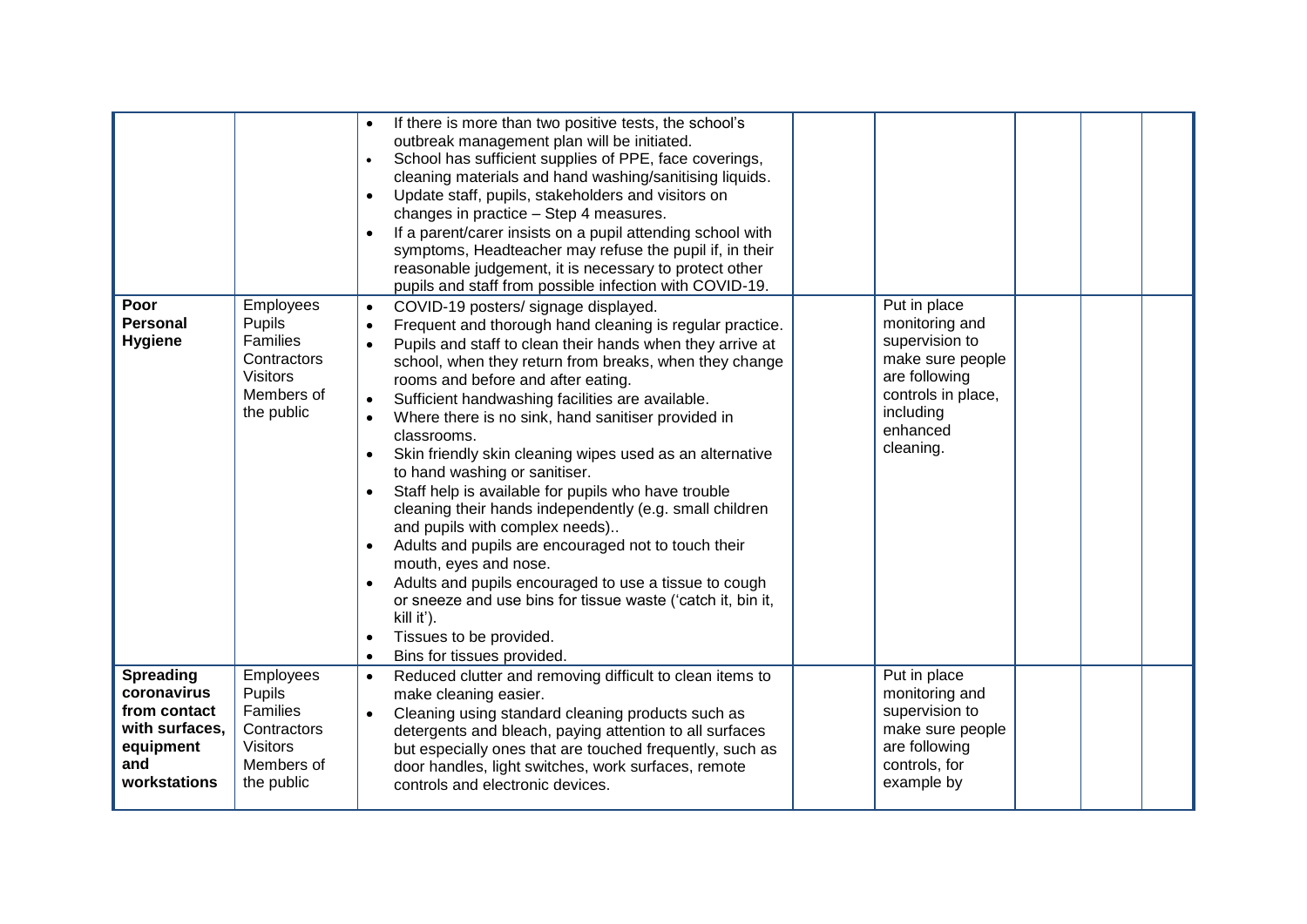|                                                                                             |                                                                                                      | Surfaces that are frequently touched and by many<br>people in common areas to be cleaned more frequently.<br>Identify where you can reduce people touching surfaces,<br>$\bullet$<br>for example by leaving doors open (except fire doors), or<br>providing contactless payment.<br>Keep surfaces clear to make it easier to clean and<br>$\bullet$<br>reduce the likelihood of contaminating objects.<br>Provide more bins and empty them more often.<br>$\bullet$<br>Toilets and communal areas to be cleaned regularly.<br>$\bullet$<br>Sanitising spray and paper towels to be provided in<br>$\bullet$<br>classrooms for use by members of staff.<br>Thorough cleaning of rooms at the end of the day.<br>$\bullet$ | implementing<br>cleaning regimes.<br>Provide<br>information telling<br>people who<br>should clean<br>something and<br>when.<br>Provide<br>instruction and<br>training to people<br>who need to<br>clean.<br>Include<br>information on<br>the products they<br>need to use,<br>precautions they<br>need to follow<br>and the areas<br>they need to<br>clean |
|---------------------------------------------------------------------------------------------|------------------------------------------------------------------------------------------------------|--------------------------------------------------------------------------------------------------------------------------------------------------------------------------------------------------------------------------------------------------------------------------------------------------------------------------------------------------------------------------------------------------------------------------------------------------------------------------------------------------------------------------------------------------------------------------------------------------------------------------------------------------------------------------------------------------------------------------|------------------------------------------------------------------------------------------------------------------------------------------------------------------------------------------------------------------------------------------------------------------------------------------------------------------------------------------------------------|
| <b>Poorly</b><br>ventilated<br>spaces<br>leading to<br>risks of<br>coronavirus<br>spreading | <b>Employees</b><br>Pupils<br>Families<br>Contractors<br><b>Visitors</b><br>Members of<br>the public | Ventilation and AC systems working optimally.<br>$\bullet$<br>Heating used as necessary to ensure comfort levels are<br>$\bullet$<br>maintained when the building is occupied.<br>Keep windows open wide enough to provide some<br>$\bullet$<br>natural background ventilation and open internal doors<br>to increase air flow.<br>Open windows fully when rooms are unoccupied for<br>$\bullet$<br>longer periods to purge the air (e.g. lunch times and<br>before and after school).<br>Action taken to prevent occupants being exposed to<br>$\bullet$<br>draughts. For example, partially open high-level<br>windows as opposed to low-level windows, close                                                          | Identify any<br>poorly ventilated<br>spaces take<br>steps to improve<br>fresh air flow in<br>these areas.<br>Maintain air<br>conditioning plant<br>and equipment as<br>per<br>manufacturers<br>instructions.                                                                                                                                               |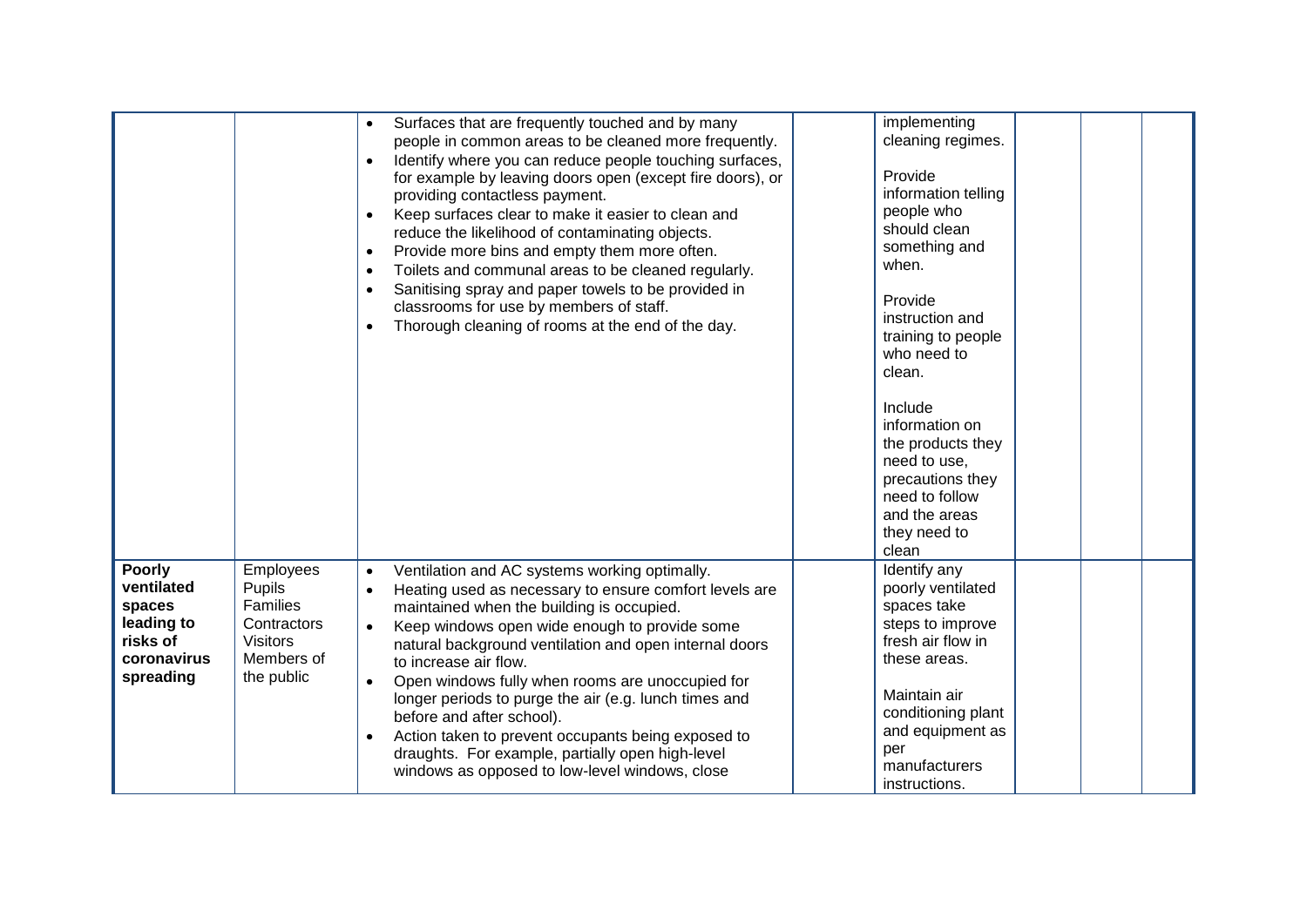| <b>Increased</b><br>risk of<br>infection and<br>complications<br>for workers<br>who are<br>clinically<br>extremely<br>vulnerable<br>and workers<br>in higher-risk<br>groups | Employees<br>Pupils<br>Families<br>Contractors<br><b>Visitors</b><br>Members of<br>the public | external doors and arrange the furniture if appropriate<br>and possible.<br>Air conditioning systems that normally run with a<br>$\bullet$<br>recirculation mode set up to run on full outside air.<br>Occupants encouraged to wear additional, suitable<br>$\bullet$<br>indoor clothing. (If they have to wear coats, scarves and<br>other outdoor clothing the room would be considered too<br>cold and the above steps must be considered).<br>Ensure staff meetings and insets are in rooms with<br>suitable and sufficient ventilation.<br>Identify who in the work force could be clinically<br>$\bullet$<br>extremely vulnerable and refer to government guidance<br>and HSE and PHE guidance on protecting vulnerable<br>workers during the pandemic on how to support workers<br>in higher-risk groups and those who are clinically<br>extremely vulnerable.<br>Carry out a risk assessment of pregnant workers to<br>$\bullet$<br>identify the risk and measures to be taken.<br>Some pregnant workers will be at greater risk of severe<br>$\bullet$<br>illness from coronavirus and they should stay at home<br>as much as possible and work from home if they can.<br>Where adjustments to the job or working from home is<br>not possible pregnant workers will be suspended from<br>work on paid leave. | Guidance on who<br>is clinically<br>extremely<br>vulnerable and<br>what further<br>support may be<br>available from<br><b>Public Health</b><br>England.<br>Keep under<br>review completed<br>individual risk<br>assessments for<br>pregnant |  |  |
|-----------------------------------------------------------------------------------------------------------------------------------------------------------------------------|-----------------------------------------------------------------------------------------------|------------------------------------------------------------------------------------------------------------------------------------------------------------------------------------------------------------------------------------------------------------------------------------------------------------------------------------------------------------------------------------------------------------------------------------------------------------------------------------------------------------------------------------------------------------------------------------------------------------------------------------------------------------------------------------------------------------------------------------------------------------------------------------------------------------------------------------------------------------------------------------------------------------------------------------------------------------------------------------------------------------------------------------------------------------------------------------------------------------------------------------------------------------------------------------------------------------------------------------------------------------------------------------------------------------------------|---------------------------------------------------------------------------------------------------------------------------------------------------------------------------------------------------------------------------------------------|--|--|
|                                                                                                                                                                             |                                                                                               |                                                                                                                                                                                                                                                                                                                                                                                                                                                                                                                                                                                                                                                                                                                                                                                                                                                                                                                                                                                                                                                                                                                                                                                                                                                                                                                        | workers.                                                                                                                                                                                                                                    |  |  |
| <b>Airborne</b><br>spread of<br><b>COVID</b>                                                                                                                                | Employees<br>Pupils<br>Families<br>Contractors<br><b>Visitors</b><br>Members of<br>the public | Although from Step 4, face coverings will no longer be<br>$\bullet$<br>advised for pupils, staff and visitors, persons choosing to<br>wear face coverings as a precaution will not be deterred<br>when outside the classroom.<br>Where staff are in enclosed and crowded spaces, face<br>masks are recommended (but not required).                                                                                                                                                                                                                                                                                                                                                                                                                                                                                                                                                                                                                                                                                                                                                                                                                                                                                                                                                                                     |                                                                                                                                                                                                                                             |  |  |
| <b>Returning to</b><br>work after<br>summer<br>closure                                                                                                                      | Employees<br>Pupils<br>Families<br>Contractors<br><b>Visitors</b>                             | Buildings and health and safety compliance checks<br>$\bullet$<br>continue to be undertaken (e.g. fire alarm, emergency<br>lighting, water hygiene, lifts, etc.).<br>Checking mechanical ventilation systems are working<br>effectively and are properly maintained.                                                                                                                                                                                                                                                                                                                                                                                                                                                                                                                                                                                                                                                                                                                                                                                                                                                                                                                                                                                                                                                   |                                                                                                                                                                                                                                             |  |  |